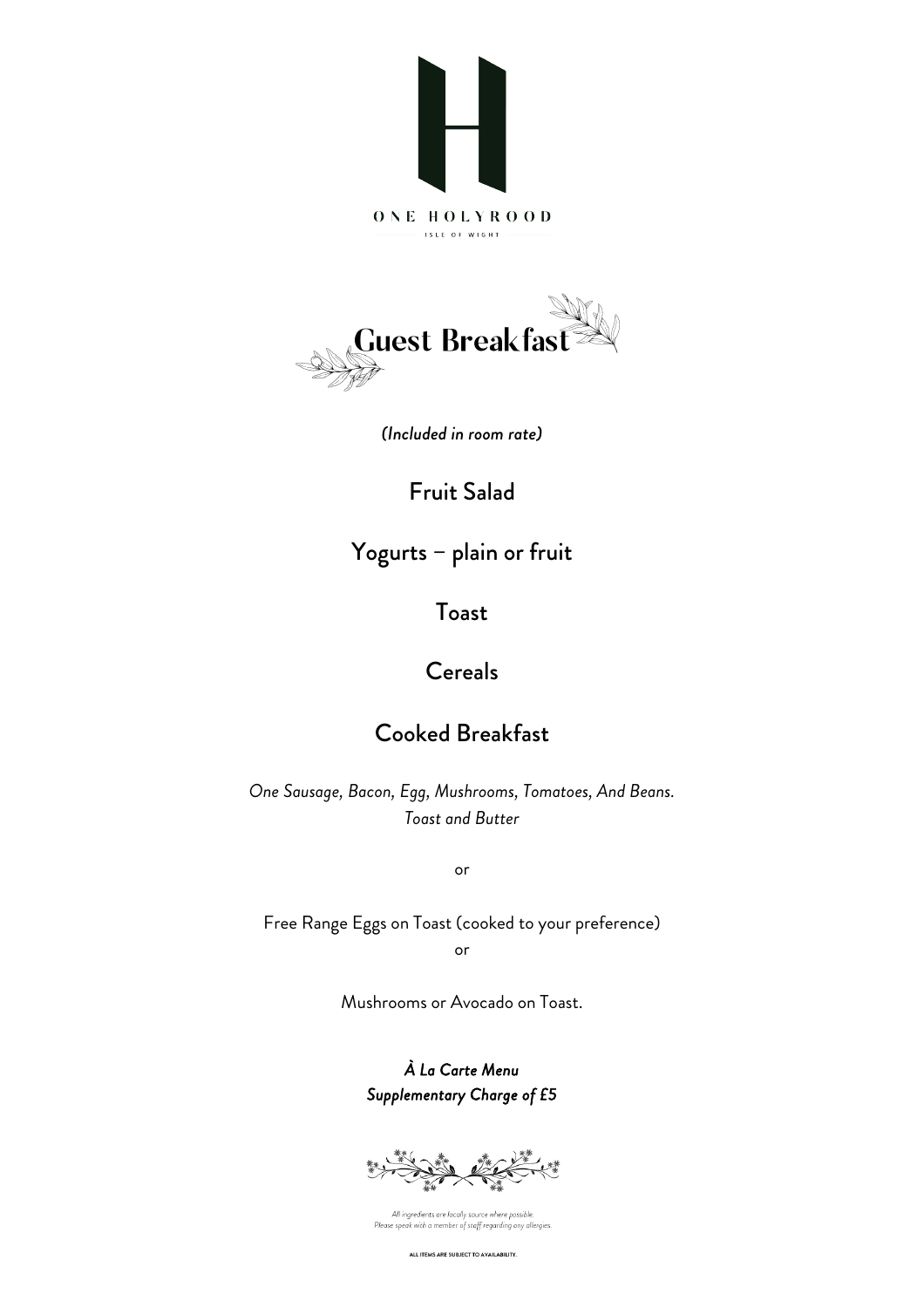



## **Breakfast**

£7.95

£10.95

*Including Tea or Coffee*

Consisting of a Choice of Free-Range Eggs\* (Scrambled, Fried or Poached) One Slice of Bacon, One Sausage, Fresh Tomatoes, Mushrooms, Baked Beans, and a Slice of Toast.

**Large English Breakfast**

| Including Tea or Coffee                                                                          |        |
|--------------------------------------------------------------------------------------------------|--------|
| Consisting of a Choice of Free-Range Eggs* (Scrambled, Fried or Poached)                         |        |
| Two Slices of Bacon, Two Sausages, Fresh Tomatoes, Mushrooms, Baked Beans, And A Slice of Toast. |        |
| Vegetarian Breakfast                                                                             | £10.95 |
| Including Tea or Coffee                                                                          |        |
| Consisting of a Choice of Free-Range Eggs* (Scrambled, Fried or Poached)                         |        |
| Halloumi, Spicy Vegetables, Fresh Tomato, Baked Beans,                                           |        |
| Mushrooms and a Slice of Toast.                                                                  |        |
| <b>Bacon or Sausage Sandwich</b>                                                                 | £5.95  |
| Add Extra Sausage or Bacon - £1.50                                                               |        |
| <b>Free Range Eggs on Toast</b>                                                                  | £7.95  |
| Scrambled, Fried or Poached                                                                      |        |
| <b>Eggs Benedict</b>                                                                             | £9.95  |
|                                                                                                  |        |
| A Toasted Muffin with Two Free Range Poached Eggs and Hollandaise Sauce                          |        |
| Served with either Bacon or Smoked Salmon.                                                       |        |



All ingredients are locally source where possible.<br>Please speak with a member of staff regarding any allergies

ALL ITEMS ARE SUBJECT TO AVAILABILITY.